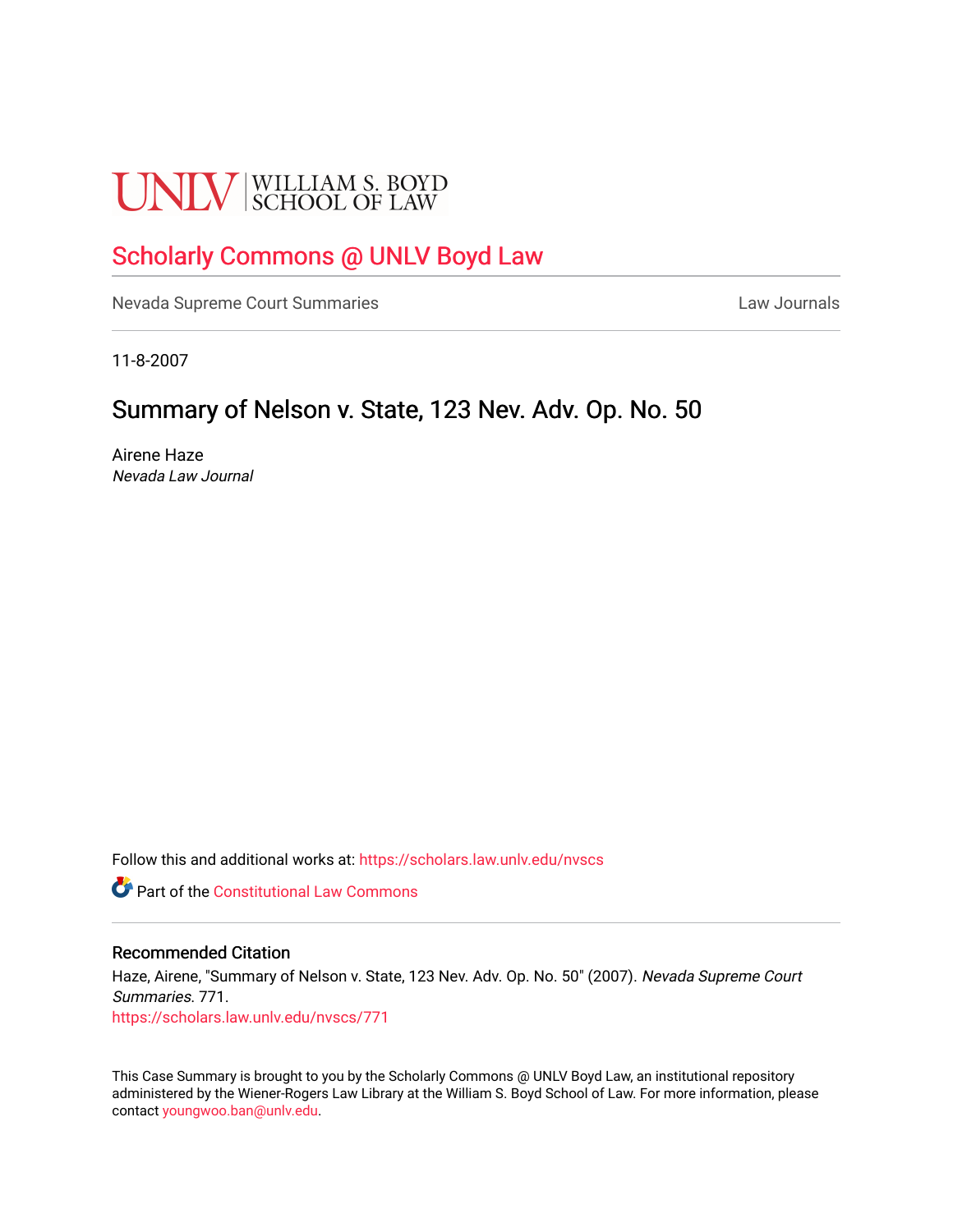## *Nelson v. State,* **123 Nev. Adv. Op. No. 50 (2007)[1](#page-1-0)**

## **CONSTITUTION LAW – CONSTITIUTIONALITY OF A STATUTE**

#### **Summary**

 Appeal of a district court judgment of conviction, upon a jury verdict, for conspiracy to commit robbery, robbery with use of deadly weapon, and failure to stop on signal of a police officer.

#### **Disposition/Outcome**

Affirmed**.** Nelson argued that the word "endangers" in NRS 484.348(3)(b) is vague. However, the Nevada Supreme Court held that NRS 484.348(3)(b) is not unconstitutionally vague because individuals of ordinary intelligence can easily discern whether their operation of a vehicle while fleeing a police officer places a person or property in danger. In addition, Nelson's additional claims are without merit.

The Nevada Supreme Court affirmed the judgment of conviction, but remanded to the district court to correct the language in the judgment of conviction to properly identify the habitual criminal provision that were applied to each count.

#### **Factual and Procedural History**

 A black two-door vehicle with a red stripe and two people stopped behind Paquette, as Paquette, and her friends Jason Minkler, and Alisha Chugg were driving to Paquette's condominium. A man from the two-door vehicle exited the car, approached Paquette and demanded her purse. Chugg and Minkler exited the vehicle. Chugg returned to her vehicle when the man displayed his gun to her. Minkler also approached the man, pulled out his cellphone and dialed 911. After taking Paquette's purse, the gunman and driver drove out of the apartment complex.

 Approximately 20-25 minutes after Paquette's purse was stolen, Officer Francis Shipp located a black Thunderbird with red stripes that matched Minkler's description. Officer Shipp started pursuit with lights and sirens activated. However, the Thunderbird failed to yield. Officer Shipp accelerated to approximately 90 miles an hour but failed to keep pace with the Thunderbird. Another police vehicle driven by Officer Jonathan Boucher passed Shipp and continued pursuit of the Thunderbird. The Thunderbird continued to speed through two red lights before turning onto a road that ended in a fence erected at the end of a construction site.

By the time Shipp stopped the vehicle, Office Boucher had his gun drawn at Matthew Neifeld who was standing near the passenger side of the Thunderbird and Nelson who was lying on the ground near the driver side. A search of the car recovered Paquette's cell phone, credit cards, and three set of black gloves. Officers arrested both Nelson and Neifeld. Nelson was later found guilty in the District Court, by jury verdict, of conspiracy to commit robbery, robbery with use of deadly weapon, and failure to stop on signal of a police officer.

 $\overline{a}$ 

<span id="page-1-0"></span><sup>&</sup>lt;sup>1</sup> By Airene Haze.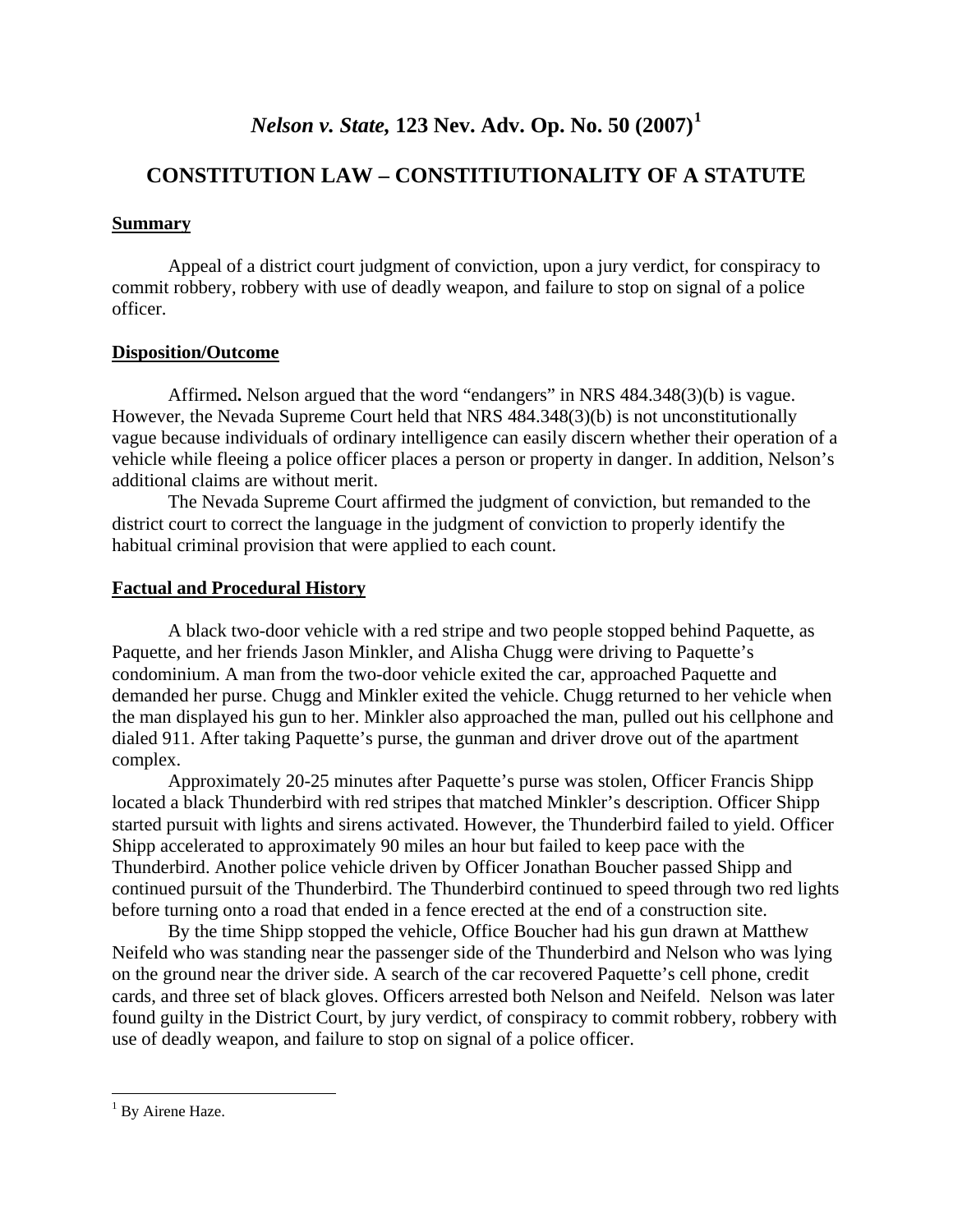#### **Discussion**

In this appeal, Nelson primarily argued that the conviction of "failure to stop" under NRS  $484.348(3)$ (b) was unconstitutional.<sup>[2](#page-2-0)</sup>. Nelson argued that the term "endanger" in NRS 484.348(3)(b) is unconstitutionally vague because it is not defined and is inadequate to give a person fair warning on whether a conduct is prohibited. However, the Nevada Supreme Court disagreed with this argument and concluded that NRS 484.348(3)(b) is not unconstitutionally vague. Further, the Nevada Supreme Court also finds Nelson's additional claims without merit.

#### **Constitutionality of NRS 484.348(3)(b)**

A statute is invalid for vagueness, and therefore violates the Due Process Clause under the Fourteenth Amendment, when the language fails to sufficiently define a criminal offense such that a person with ordinary intelligence is unable to understand what the statute prohibits.<sup>[3](#page-2-1)</sup> In addition, a statute is unconstitutionally vague if it encourages arbitrariness and discriminatory application because of lack of specificity in its standard.<sup>[4](#page-2-2)</sup>

 Here, the Nevada Supreme Court disagreed with Nelson's argument and concluded that the term "endangers," as used in NRS 484.348(3)(b) is not unconstitutionally vague. The majority of states have concluded that the word "endangerment" is sufficiently specific to survive constitutional review.<sup>[5](#page-2-3)</sup> The Nevada Supreme Court also concluded that the statute provides fair notice to person of ordinary intelligence that an individual is committing felony when he or she drives in a manner that endangers or is likely to endanger other person or property while fleeing from police with its lights and sirens activated<sup>[6](#page-2-4)</sup>. Although indeterminable number of acts could fall under the statute, the language provides clear standard to an adjudicative body when a violation has occurred.

Additionally, the Nevada Supreme Court also held that the state proved beyond reasonable doubt that Nelson violated NRS. 484.343(3)(b). Nelson was traveling at speed in excess of 90 miles per hour through red traffic lights. Failure to stop on the red traffic lights in this speed clearly creates a possibility of violent contact with persons and property.

1

<span id="page-2-0"></span><sup>&</sup>lt;sup>2</sup> See NEV. REV. STAT. § 484.343(3)(b) (2005) (violating the statute constitute an individual fleeing from a police officer who is signaling for the person to stop his vehicle, and the individual must operate his vehicle in such manner as endanger or likely to endanhger other persons or property.)

<span id="page-2-1"></span><sup>&</sup>lt;sup>3</sup> State v. Colisimo, 122 Nev. \_\_, \_\_, 142 P.3d 352, 355 (2006).

<span id="page-2-2"></span> $^{4}$  *Id.* 

<span id="page-2-3"></span><sup>5</sup> *See* State v. Sarriugarte, 674 P.2d 82, 83 (Or. Ct. App. 1984) (determining that the statute's language is as informative and capable of judicial application as many standard civil or criminal jury instructions.) 6 *See* Commonwealth v. Pentz, 143 N.E, 322, 324 (Mass. 1924) (stating that "[t]o endanger the lives and safety of

<span id="page-2-4"></span>public by the operation of an automobile on a public way is not an intangible and shadowy act. It has specific relation to possible contact with human beings.)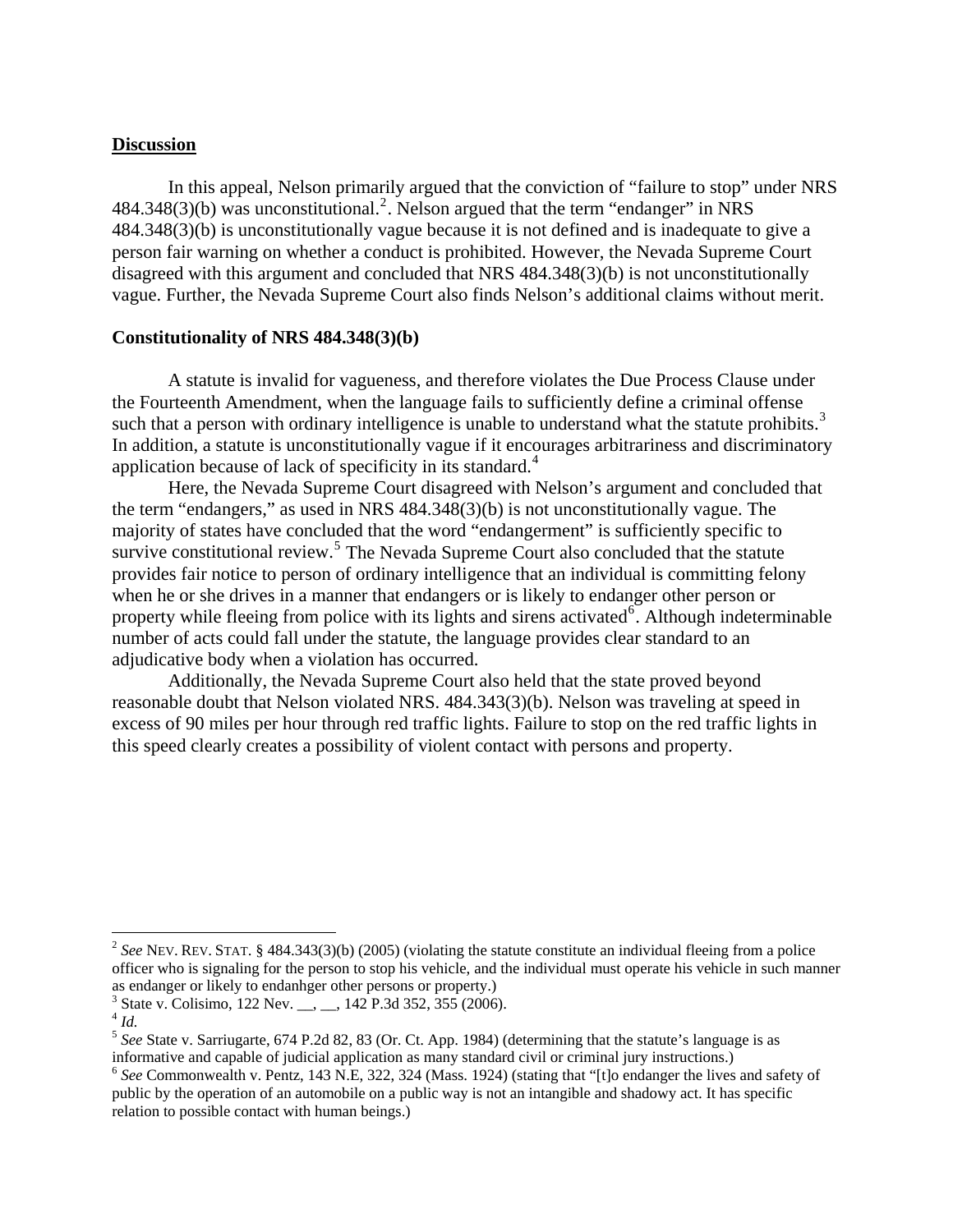#### **Standard in Jury Disqualification**

Nelson also argued that the district court erred in failing to disqualify a jury member who allegedly had close relationship with the Clark County District Office.<sup>[7](#page-3-0)</sup> Nelson contends that the jury member was a victim of identity theft case the Clark County District Office is prosecuting.

 The Nevada Supreme court disagreed with Nelson's argument and concluded that the district court did not err by failing sua sponte excuse the jury member. The test for jury member removal is if the jury member's views "would prevent or substantially impair the performance of his duties as a juror in accordance with his instructions and his oath."<sup>[8](#page-3-1)</sup>

 Here, during voir dire, the district court asked the jury member if there were any reasons that she cannot be completely fair and completely impartial during the hearing. The jury replied, "Absolutely not." The district court also questioned the jury member regarding her ability to perform duties determined she was not biased.

#### **Use of Leg Restraints During Jury Selection Did Not Cause Error**

Nelson also argued that the use of leg bracelets during jury selection, which one of the jury members may have seen, undermined the presumption of innocence and inhibited communication with counsel. Nelson's objection to use of leg bracelets on first day of jury selection was denied. The district court overruled his objections and stated that "the indication is that he has quite a criminal record" and the district court also stated that as long as bracelets stay under the table, the jury will probably not see the bracelets. On the second day of the jury selection, Nelson reiterated his objections and this time the district court inquired the Court Services on why the leg bracelets were necessary. Court Services replied that Nelson was not dangerous. This time, Nelson's objection was sustained and had the leg bracelets removed but the district court denied motion for mistrial.

 A defendant has the right to appear before the jury with the clothing of an innocent person because "[t]he presumption of innocence is incompatible with the garb of guilt."<sup>[9](#page-3-2)</sup> Use of restraints during trial is unconstitutional unless "justified by an essential state interest, such as courtroom security that is specific to the defendant."<sup>[10](#page-3-3)</sup>

 The Nevada Supreme Court held that the district court erred in overruling Nelson's objection to leg restraint on the first day of jury selection. However, the Nevada Supreme Court also concluded that it is clear beyond reasonable doubt that the error was harmless. There was no evidence that juror saw Nelson wearing the leg bracelets. In addition, Nelson was not made to walk in front of jury with leg bracelets and Nelson was allowed to keep bracelets hidden under the table.

 $\overline{a}$ 

<span id="page-3-0"></span> $7$  This issue was not preserved for appeal. The Nevada Supreme Court then must determine whether error was plain and affected Nelson's substantial rights.

<span id="page-3-1"></span><sup>8</sup> Weber v. State, 121 Nev. 554, 580, 119 P.3d 107, 125 (2005)

<span id="page-3-2"></span><sup>9</sup> Grooms v. State, 96 Nev. 142, 144, 605 P.2d 1145, 1146 (1980).

<span id="page-3-3"></span><sup>&</sup>lt;sup>10</sup> Hymon v. State, 121 Nev. 200, 208, 111 P.3d 1092, 1098 (20005).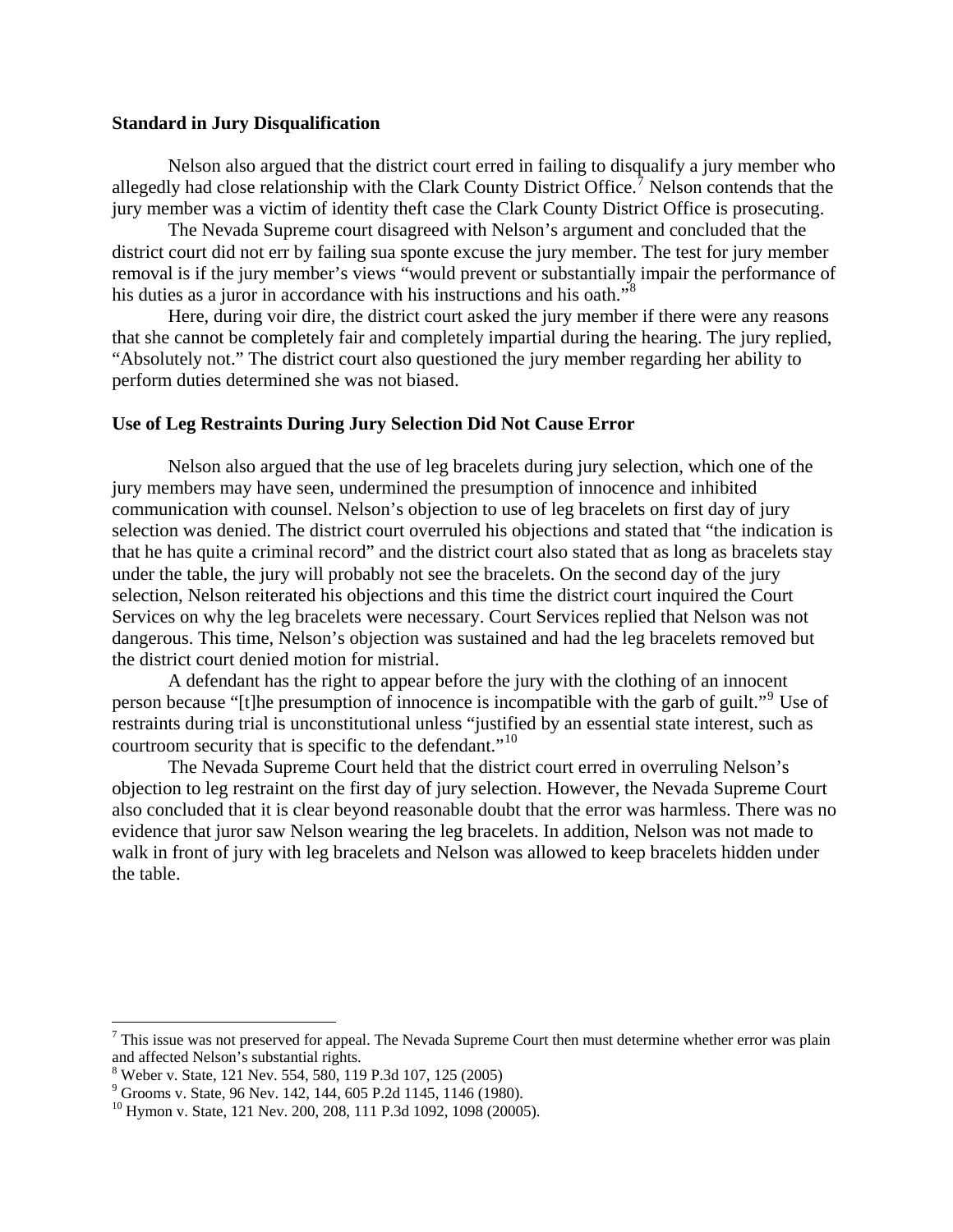#### **Right to Preemptory Challenges- NRS 175.051(1)**

Nelson also contended that district court violated his due process rights and equal protections by denying him eight peremptory challenges because he was facing possibilities of life imprisonment due to habitual criminal allegations.<sup>[11](#page-4-0)</sup>

 The Nevada Supreme Court agreed with the State. The number of peremptory challenges depends on the sentence an individual faces if convicted of the primary offense, not the sentence an individual faces if adjudicated as a habitual criminal. The Nevada Supreme Court relied on *Schneider v. State*<sup>[12](#page-4-1)</sup> and concluded that Nelson is not entitled to eight peremptory challenges under NRS 175.051(1). None of the offenses Nelson is charged with – conspiracy to commit robbery, robbery, and felony failure to stop – carried the possibility of life sentence.<sup>[13](#page-4-2)</sup>

#### **Unreliable Identification of Nelson as the Gunman is Irrelevant.**

Nelson also argued that Nevada Supreme Court must reverse his conviction because Paquette's and Chuggs's identifications of him as the gunman are not reliable as they were intoxicated at the night of incident.

 The Nevada Supreme Court disagreed. Constitutional error is considered harmless where it is determined beyond reasonable doubt that verdict was "surely unattributable to the error."<sup>[14](#page-4-3)</sup> Here, the State only alleged that Nelson was the driver and not the gunman. The unreliable identifications are, therefore, irrelevant.

#### **Rejection of Nelson's Proposed Jury Instructions.**

 Nelson argued that the district court erred in declining to use his recommended jury instructions because they were not duplicative and were necessary to fully explain the aiding and abetting law.<sup>[15](#page-4-4)</sup> Nelson contends that under his proposed jury instructions, he would not have been convicted because there was no testimony that he knew the gunman had a gun or that he made an agreement to aid or abet with the gunman.

 The Nevada Supreme Court disagreed and concluded that the district court did not err in declining to use Nelson's proposed jury instruction. The Supreme Court held that proposed jury instructions 2 and 3 are duplicative because they repeat the principles of aider and abettor

1

<span id="page-4-0"></span><sup>&</sup>lt;sup>11</sup> *See* NEV. REV. STAT. § 175.051(1) ("If the offense is punishable by death or by imprisonment for life, each side is entitled to eight preemptory challenges."; *see also* NEV. REV. STAT. § 207.010.<br><sup>12</sup> 97 Nev. 573, 574-75, 635 P.2d 304 (1981).<br><sup>13</sup> See NEV. REV. STAT. § 200.380; 199.480; 484.348.

<span id="page-4-1"></span>

<span id="page-4-4"></span><span id="page-4-3"></span><span id="page-4-2"></span><sup>&</sup>lt;sup>14</sup> Summers v. State, 122 Nev. \_\_, \_\_, 148 P.3d 778, 789-90 (2006) (Rose, C.J., concurring and dissenting). <sup>15</sup> Nelson offered the following instructions:

<sup>[</sup>Proposed Instruction 2] In order for a person to be held accountable for the crime of another under an aiding and abetting theory of principal liability, the aider or abettor must have knowingly aided the other person with the intent that the other person commit the crime charged.

<sup>[</sup>Proposed Instruction 3] Unarmed defendant, charged as an aider or abettor or co-conspirator, cannot be held criminally responsible for use of a deadly weapon unless he has actual or constructive control over the deadly weapon. An unarmed defendant does not have constructive control over a weapon unless the State proves he had knowledge the armed offender was armed and he had the ability to exercise control over the firearm.